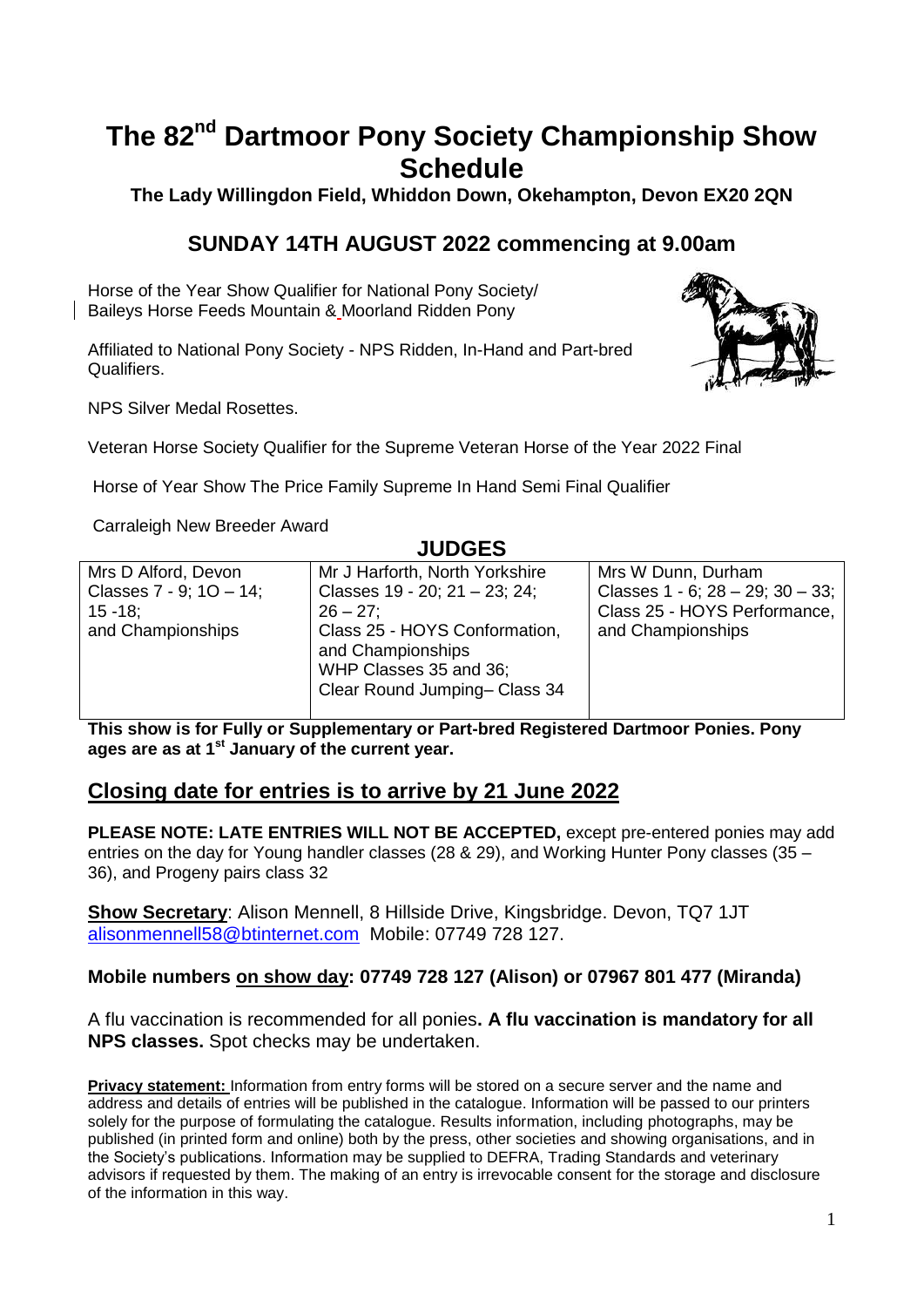# **TIMETABLE**

#### **RING ONE– In-hand classes - Start 9am**

**Please note the DPS rules 23 – 26 for stallions and colts on pages 13 & 14 Classes 1 – 6; 10 – 14; 15 & 17; and 30 & 31are NPS affiliated Qualifier classes for 2023.**

| Class 1                            | Yearling Colt / Gelding                                           |
|------------------------------------|-------------------------------------------------------------------|
| Class 2                            | <b>Yearling Filly</b>                                             |
| Class 3                            | 2 and 3 year old gelding (with rosette for the highest placed 2   |
|                                    | year old and 3 year old)                                          |
| Class 4                            | 2 and 3 year old colt (with rosette for the highest placed 2 year |
|                                    | old and 3 year old)                                               |
| Class 5                            | 2 year old filly                                                  |
| Class 6                            | 3 year old filly                                                  |
|                                    | YOUNGSTOCK CHAMPIONSHIP, including                                |
|                                    | <b>Yearling Championship</b>                                      |
|                                    | <b>CARRALEIGH NEW BREEDER AWARD</b>                               |
| Class 7                            | 1, 2, 3 year old, to make a lead rein or first ridden pony        |
| Class 8                            | Novice owner with any age pony                                    |
| Class 9                            | <b>Sweet Dreams</b>                                               |
|                                    |                                                                   |
| LUNCH (approx. $\frac{1}{2}$ hour) |                                                                   |
| Class 10                           | Covered mare                                                      |
| Class 11                           | Barren mare                                                       |
| Class 12                           | Gelding, In-Hand, 4 years and over                                |
| Class 13                           | Stallion aged 4,5, or 6 years                                     |
| Class 14                           | Stallion aged 7 years and over                                    |
| Class 15                           | Novice brood mare                                                 |
| Class 16                           | Foal                                                              |
| Class 17                           | Open brood mare                                                   |

# **BROOD MARE AND FOAL CHAMPIONSHIPS**

# **BEST SUPPLEMENTARY REGISTERED PONY**

**LLOYDS BANK NOVICE**

Class 18 Foal

# **THE SHILSTONE ROCKS CHALLENGE CUP**

# **GELDING CHAMPIONSHIP**

# **STALLION AND COLT CHAMPIONSHIP**

# **MARE AND FILLY CHAMPIONSHIP**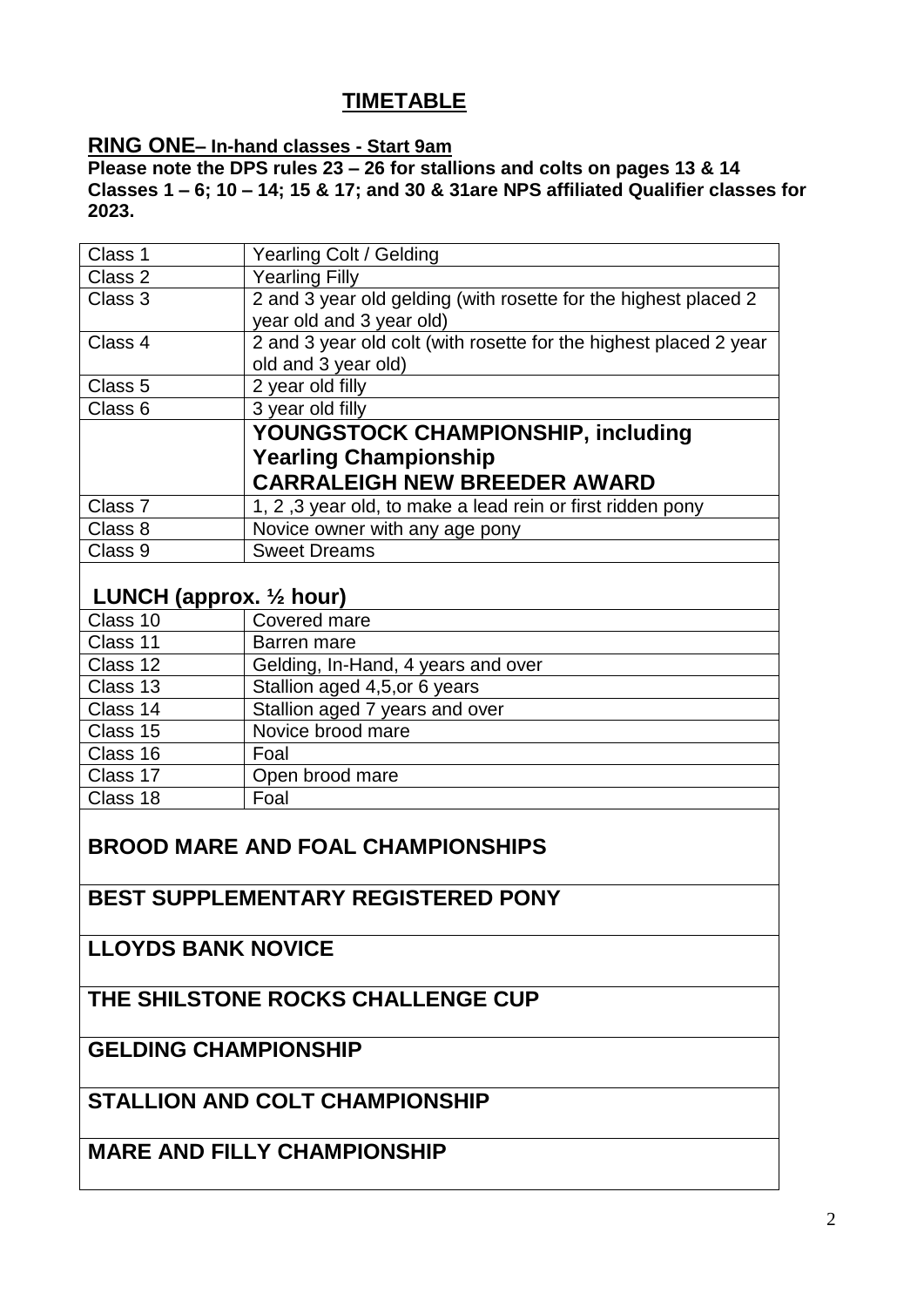### **RING TWO– Start 9am Please note the DPS rules 23 – 26 for stallions and colts on pages 13 - 14.**

| Class 19   | NPS Part-bred, 4 years and over, ridden                         |
|------------|-----------------------------------------------------------------|
| Class 20   | NPS Part-bred, In-hand, open to any age & any sex of pony       |
|            | <b>OVERALL PART-BRED CHAMPIONSHIP</b>                           |
|            | <b>Classes 19 &amp; 20 are NPS affiliated Qualifiers</b>        |
|            | for the NPS Summer Championships in 2023.                       |
|            |                                                                 |
| Class 21   | NPS Leading rein                                                |
| Class 22   | Beginners first ridden                                          |
| Class 23   | <b>NPS First Ridden</b>                                         |
|            | <b>MINI RIDDEN CHAMPIONSHIP</b>                                 |
|            |                                                                 |
| Class 24   | NPS Junior ridden                                               |
| Class 25   | National Pony Society/Baileys Horse Feeds Mountain &            |
|            | Moorland Ridden Dartmoor Pony of the Year - Horse of the        |
|            | Year Show qualifier 2022                                        |
| Class 26   | NPS Open ridden                                                 |
| Class $27$ | <b>NPS Novice ridden</b>                                        |
|            | <b>OPEN RIDDEN CHAMPIONSHIP</b>                                 |
|            |                                                                 |
|            | NPS/The Nicholls Family M & M Ridden Silver Medal               |
|            | <b>Rosette</b>                                                  |
|            |                                                                 |
|            | LUNCH (approx. $\frac{1}{2}$ hour)                              |
|            |                                                                 |
| Class 28   | <b>Young Handler</b>                                            |
| Class 29   | <b>Young Handler</b>                                            |
|            | <b>YOUNG HANDLER CHAMPIONSHIP</b>                               |
| Class 30   | Home Produced 1,2,3 Year old                                    |
| Class 31   | Home Produced 4 years and over                                  |
| Class 32   | <b>Progeny Pairs</b>                                            |
| Class 33   | Veteran in-hand stallion, gelding & mare aged 15 years and      |
|            | Over                                                            |
|            |                                                                 |
|            | SUPREME RIDDEN CHAMPIONSHIP on completion of the Working Hunter |

**pony classes below.**

**RING THREE – Working Hunter Pony (WHP) – Class 35 starts at approx. 3pm Please note the DPS rules 23 – 26 for stallions and colts on pages 13 & 14.**

| Class 34                                                                          | Clear round jumping $(2 - 3pm)$ – entry on the day £5.     |
|-----------------------------------------------------------------------------------|------------------------------------------------------------|
| Class 35                                                                          | Lead rein and first ridden/Novice WHP including part-breds |
| Class 36                                                                          | Open WHP including part-breds                              |
| Rosette for best lead rein/first ridden<br>Rosette for best part-bred in class 36 |                                                            |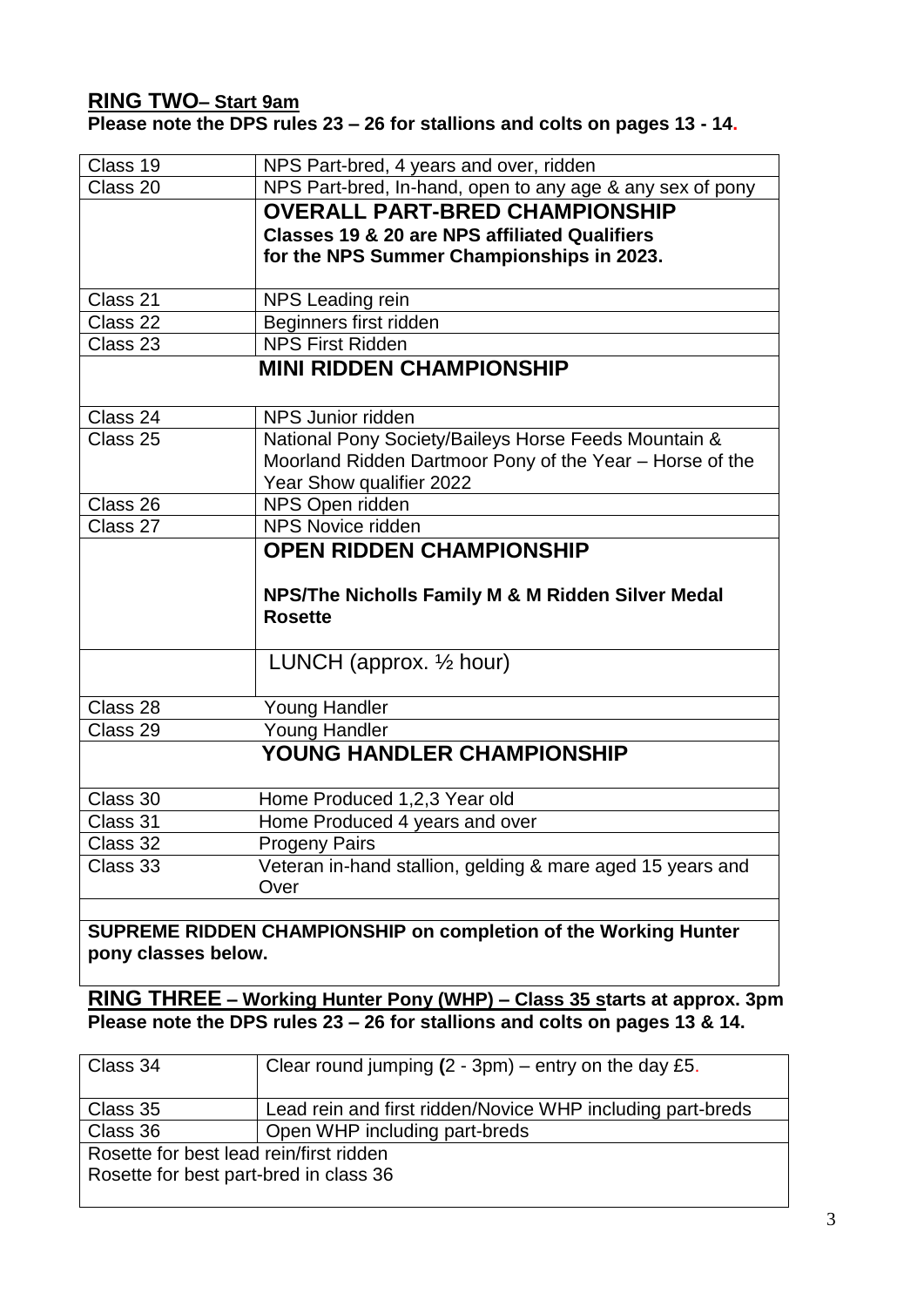# **ENTRY FEES**

| <b>First Aid</b><br>Classes 1-24;<br>$26 - 27$ ; 30-33 | £3 per exhibitor<br>£9 entry per pony per class<br>£18 entry per pony per class for non-members.<br>NB. A Showing membership at a cost of £25 per person per annum<br>may be more cost effective than paying the cost per class for a<br>non-member, if entering several classes. Joining fee £5.                                                                                                                   |
|--------------------------------------------------------|---------------------------------------------------------------------------------------------------------------------------------------------------------------------------------------------------------------------------------------------------------------------------------------------------------------------------------------------------------------------------------------------------------------------|
| Class 25                                               | £30 entry for DPS Members or £40 for non-Members<br>(Includes £16.00 Horse of the Year Show contribution)<br>Entries will only be accepted with a correctly completed Horse of the<br>Year Show entry form, which is downloadable from their website<br>www.hoys.co.uk Please include your Horse of the Year Show Unique<br>Identity Number. Owners and riders must be members of the BSPS,<br>DPS, NPS, PUK or TSR |
| Classes 35 - 36                                        | £9 entry per pony per class pre-entered, £11 on Show day                                                                                                                                                                                                                                                                                                                                                            |
| Class 34                                               | Clear round jumping - entry fee of £5 on the day.                                                                                                                                                                                                                                                                                                                                                                   |

Rosettes are issued to 6<sup>th</sup> place, except in the Horse of the Year Show **Class 25** where rosettes are issued to  $10<sup>th</sup>$  place.

Sashes will be awarded to Supreme In- Hand Champion and Reserve, Supreme Ridden Champion and Reserve.

**PRIZE MONEY: First £10; Second £8; Third £6** for all classes, including class 25

**All ENTRIES** and enquires to: **The Show Secretary,** Mrs Alison Mennell, 8 Hillside Drive, Kingsbridge. Devon TQ7 1JT [alisonmennell58@btinternet.com](mailto:alisonmennell58@btinternet.com) Mobile: 07749 728127

### **Sponsorship/ Donations**

We very much appreciate any personal/stud sponsorship or donations towards the show expenses. Names of sponsors and donors will be printed in the catalogue. **Sponsor any Class** for £25, or £35 for the Horse of the Year Show Qualifier. If you have a preference for the class you would like to sponsor, please let the Show Secretary know.

# **Trophies**

RULE REMINDER –NEWLY WON TROPHIES CANNOT BE COLLECTED IF THE SOCIETY IS STILL AWAITING THE RETURN OF PREVIOUSLY WON TROPHIES (January 2018 Newsletter). Please ensure that any trophies you received at the previous Breed Show are returned clean and in good condition to Mrs Elizabeth Brewington, the Trophy Secretary (01409 241666), ideally one month before the show day. Please ring Mrs Brewington in good time to tell her when you will be returning the trophy. Trophies need to be returned by 9am at the latest on the Breed Show day (by prior arrangement with Mrs Brewington). Also remember the cost of sending any trophies would be entirely the responsibility of the trophy winner and not the DPS or the Trophy secretary. There are some fragile trophies that the Trophy secretary does not allow to be sent by post and the returning or receiving of these would have to be by other arrangements eg. given to a DPS Council member. These conditions are applicable to both Breed Show trophies and AGM trophies.

**All Trophies are Perpetual and must be signed for by the owner of the pony on the day.** 

**Raffle Prizes** are most welcome in advance or on the day.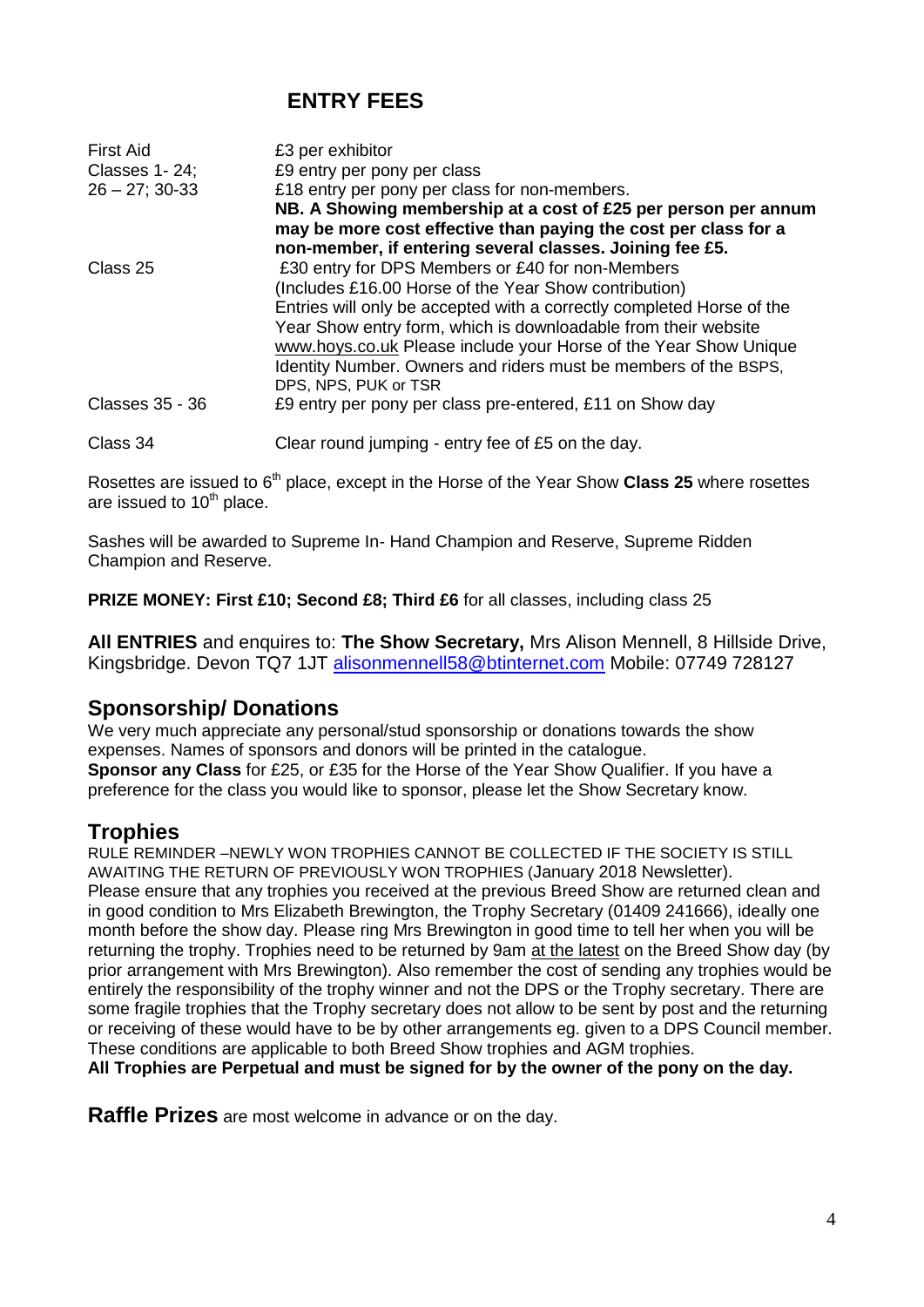# **Supreme In-Hand Championship**

The **Dartmoor Pony Society Challenge Cup** presented by Lady Anne Lytton and Dr E L Roberts to the Supreme In-hand Champion of the Show

The **Hisley Challenge Cup** presented by Mrs Jones and Miss Roberts for the Reserve Supreme In-hand Champion of the Show.

**NPS Mountain and Moorland In-Hand Silver Medal Rosette** sponsored by the Cuddington Stud for the best registered pony in the In-Hand section. Also NPS Dartmoor Breed Semi-Final Championship Qualifier for the Great British In-Hand Show - 24th September 2022, Onley Grounds EC, Rugby, Worcs.

### **Supreme Ridden Championship**

The **Dartmoor Pony Society Challenge Cup** presented by Lady Anne Lytton to the Supreme Ridden Champion of the Show.

**NPS Mountain and Moorland Ridden Silver Medal Rosette** sponsored by Standinghat Stud & Show Team for the best registered ridden pony in the Open Ridden Championship.

#### **Silver Medal Rosette**

These classes are judged under the Rules of the NPS.

If the Champion Pony has previously qualified, it is still entitled to the Silver Medal Rosette but the qualification card goes to the Reserve Champion Pony. The Silver Medal Rosette and qualification card can be awarded no lower than third place. Foals are not eligible for Silver Medal Championships.

#### **Special Prizes Awarded at the AGM**

The **Lady Willingdon Memorial Trophy** to the breeder of the Supreme In-Hand Champion of the Show.

The **Cherry Challenge Cup** presented by Miss J Hamlyn for the stallion whose progeny wins the most points in In-Hand classes at the Show.

The **Honeybags Trophy** presented by Mrs I McKinlay-Clark for the mare whose progeny wins the most points for In-Hand classes at the Show.

The **Cave Penny Memorial Challenge Cup** presented in memory of Miss J L Cave-Penny for the exhibitor living in the Dartmoor National Park winning most points in In-Hand classes at the Show.

#### **NPS Membership Criteria for the Breed Show**

Qualifying rounds for most NPS competitions are open to the ponies owned by NPS members & non-members, and at Breed Shows, ponies can qualify for the final even if their owners are not NPS members.

The owner of a pony qualifying at a Breed Show must become a NPS Qualifying member for the pony to enter the final at the NPS Summer Championship Show in 2023.

At Breed Shows, ponies can win Silver Medal Rosettes even if their owners are not members of the NPS, but they must become NPS qualifying members to enter the final in 2023.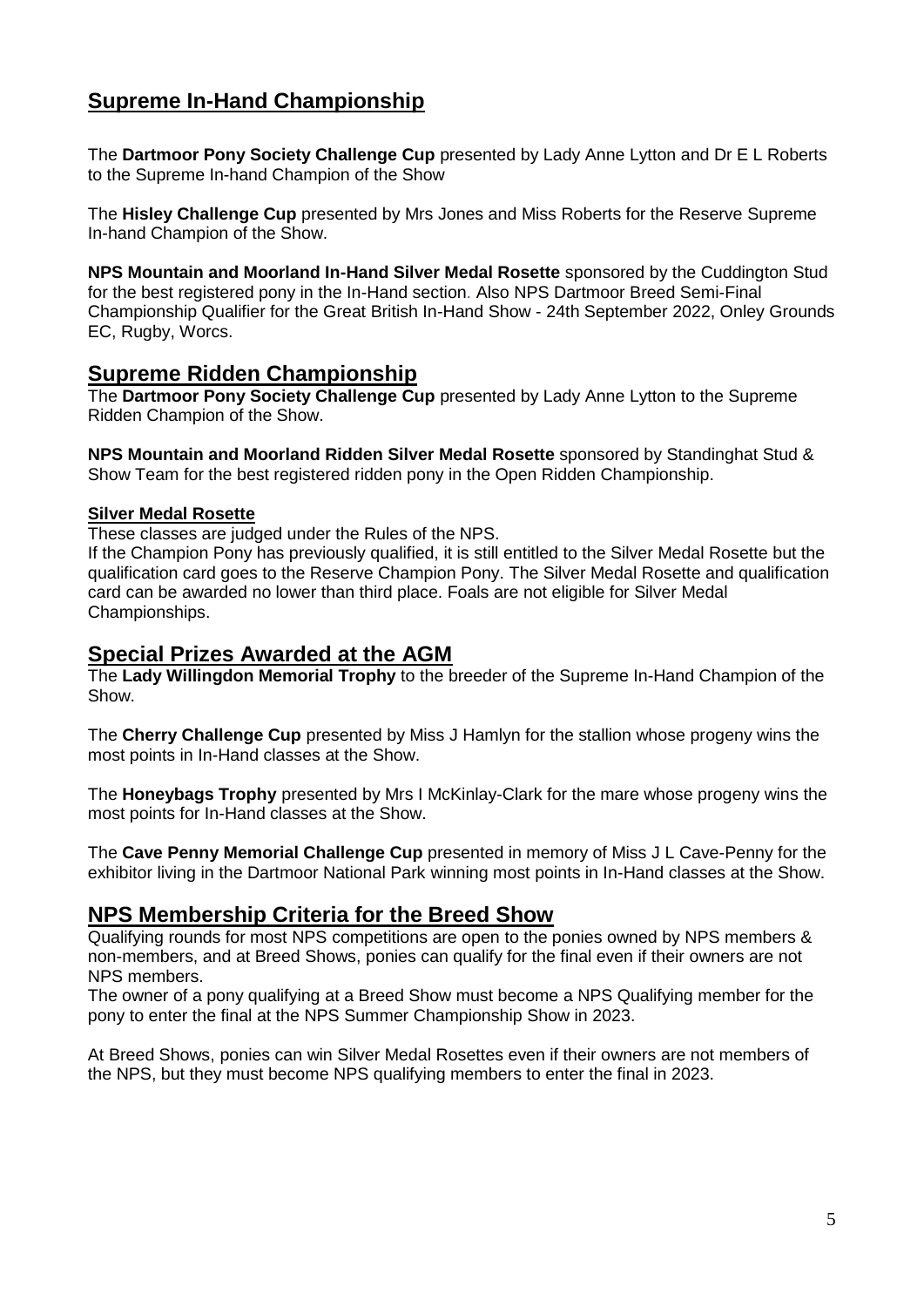# **CLASS DEFINITIONS**

### **RING ONE**

**The Highest placed pony in the top three that have not previously qualified in classes 1-6; 10 – 14; 15 & 17 will qualify for the NPS/ POTTOFIELDS STUD M & M In-Hand Summer Championship Show 2023. Where this pony has qualified, the next pony in line will qualify, the qualification can go no lower than third place.**

| Class 1                                                                                                                                                                                                                                                                                                                                                                                                      | Yearling Colt / Gelding                                                                                                                                                                                                                |  |  |
|--------------------------------------------------------------------------------------------------------------------------------------------------------------------------------------------------------------------------------------------------------------------------------------------------------------------------------------------------------------------------------------------------------------|----------------------------------------------------------------------------------------------------------------------------------------------------------------------------------------------------------------------------------------|--|--|
| Class 2                                                                                                                                                                                                                                                                                                                                                                                                      | <b>Yearling Filly</b>                                                                                                                                                                                                                  |  |  |
| <b>Class 3</b>                                                                                                                                                                                                                                                                                                                                                                                               | 2 and 3 year old gelding (rosette for the highest placed 2 year old and 3 year old)                                                                                                                                                    |  |  |
| Class 4                                                                                                                                                                                                                                                                                                                                                                                                      | 2 and 3 year old colt (rosette for the highest placed 2 and 3 year old)<br>The Boveycombe Buckthorn Trophy presented by Mrs A Billau (Australia) to<br>the winner                                                                      |  |  |
| Class <sub>5</sub>                                                                                                                                                                                                                                                                                                                                                                                           | 2 year old Filly<br>The Marankie Farm Stud Trophy presented by Mr and Mrs F Bannan (Australia)<br>to the winner.                                                                                                                       |  |  |
| Class <sub>6</sub>                                                                                                                                                                                                                                                                                                                                                                                           | 3 year old filly                                                                                                                                                                                                                       |  |  |
|                                                                                                                                                                                                                                                                                                                                                                                                              | <b>YOUNGSTOCK CHAMPIONSHIP</b>                                                                                                                                                                                                         |  |  |
|                                                                                                                                                                                                                                                                                                                                                                                                              | 1st and 2nd prize winners from classes $1 - 6$ to compete                                                                                                                                                                              |  |  |
|                                                                                                                                                                                                                                                                                                                                                                                                              | The Dartmoor Pony Society Yearling Challenge Cup presented by Mr R H N Caunter<br>for the best yearling from classes 1 and 2                                                                                                           |  |  |
|                                                                                                                                                                                                                                                                                                                                                                                                              | The NPS Dartmoor Youngstock Challenge Cup presented by Mrs R M Taylor to the Champion                                                                                                                                                  |  |  |
| $1 - 6$                                                                                                                                                                                                                                                                                                                                                                                                      | The Dalby Challenge Cup presented by Mrs G Dalby for the best Devon-Bred pony from classes                                                                                                                                             |  |  |
|                                                                                                                                                                                                                                                                                                                                                                                                              | The Oakdene Challenge Cup presented by Mr and Mrs de Croix for the best young gelding.<br>The 2 highest placed geldings from classes 1 and 3 to compete                                                                                |  |  |
| The CARRALEIGH NEW BREEDER AWARD for an exhibitor who has not registered a pedigree<br>Dartmoor foal before 2017. The 2 highest placed eligible exhibitor/ponies combination, home bred<br>and produced in classes 1-6, to complete. A special sash and rosette will be provided to the<br>winner and reserve. A trophy to keep will be awarded to the winner.<br>Please tick eligibility on the entry form. |                                                                                                                                                                                                                                        |  |  |
| <b>Class 7</b>                                                                                                                                                                                                                                                                                                                                                                                               | 1, 2 or 3 year old to make a lead-rein or first ridden pony, to include part-breds                                                                                                                                                     |  |  |
| Class 8                                                                                                                                                                                                                                                                                                                                                                                                      | Novice owner and any age pony. Owners not to have won a first prize in-hand at<br>the Dartmoor Pony Society Championship Show (excluding foal classes). The<br><b>Trewassick Cup</b> presented by Mr and Mrs A G Belcher to the winner |  |  |
| <b>Class 9</b>                                                                                                                                                                                                                                                                                                                                                                                               | Sweet Dreams Class – Any pony owned by a member who does not possess<br>more than 5 Dartmoor Ponies (excluding foals)<br>Sweet Dreams Cup presented by Mrs E Roe to the winner                                                         |  |  |
| Class 10                                                                                                                                                                                                                                                                                                                                                                                                     | Covered mare, 4 years old and over without foal but with service certificate for the<br>current year                                                                                                                                   |  |  |
| Class 11                                                                                                                                                                                                                                                                                                                                                                                                     | Barren mare 4 years old and over without foal. Not to have run with or been<br>covered by a stallion in the current year<br>The Trefursdon Shield presented by Mr and Mrs D Howarth-Podesta to winner                                  |  |  |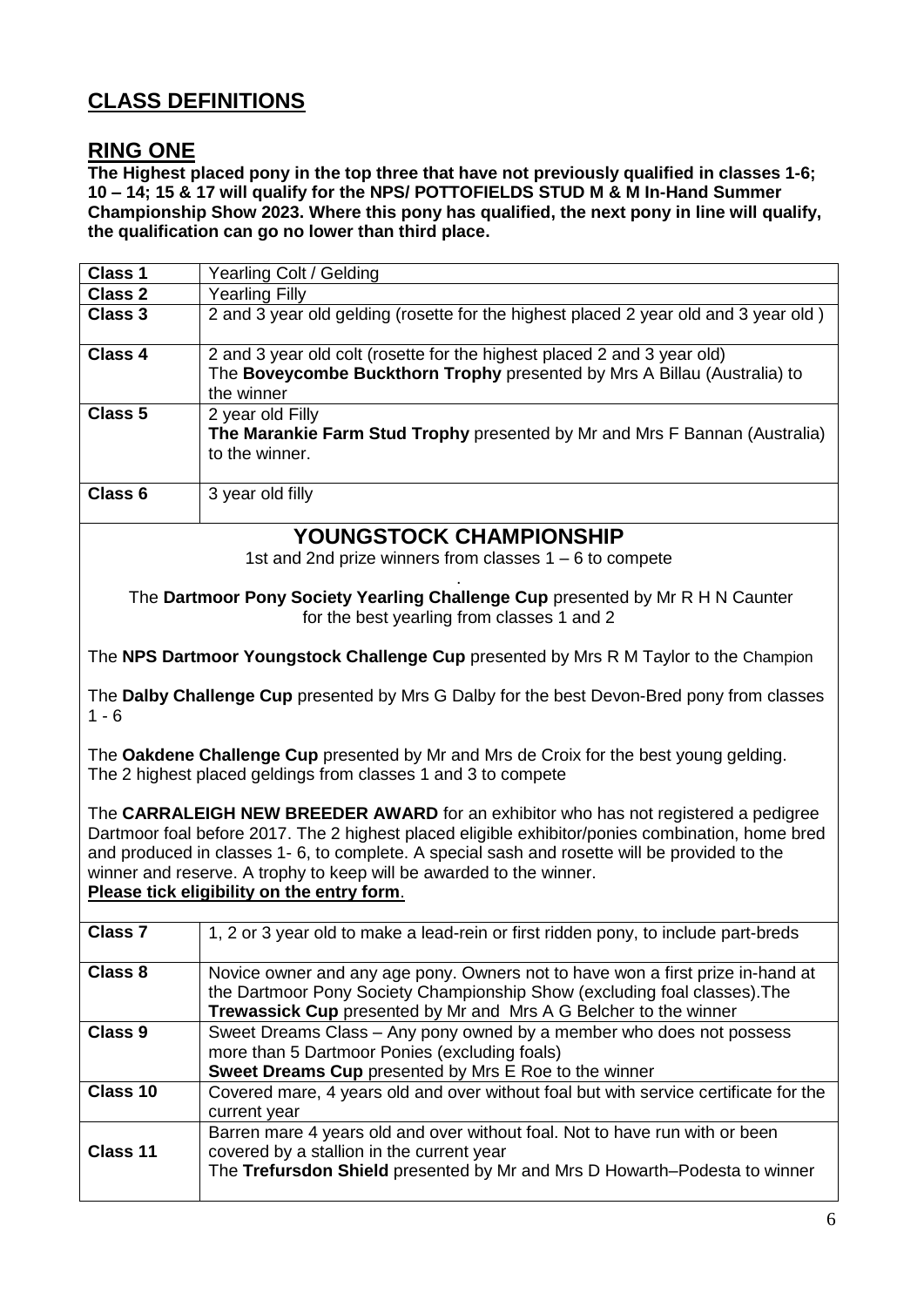| Class 12 | In -hand gelding 4 years and over                                                                                                                                                                                |
|----------|------------------------------------------------------------------------------------------------------------------------------------------------------------------------------------------------------------------|
| Class 13 | Stallion 4, 5 or 6 years old.<br>The Okeleat Trophy presented by Mr and Mrs K Locke to the novice stallion, not<br>to have won a stallion class at a Star Show prior to the closing date of entry to the<br>Show |
| Class 14 | Stallion 7 years and over<br>The <b>Brandsby Tornado Trophy</b> pyresented by Mrs G Little to the winner.                                                                                                        |
| Class 15 | Novice brood mare 4 years and over with own foal at foot. For mares which have<br>not won a first prize in a Dartmoor class at a star show with a foal at foot, prior to<br>the closing date of the show         |
| Class 16 | Foal by a registered Dartmoor stallion and out of the mare shown in Class 15.                                                                                                                                    |
| Class 17 | Open Broodmare 4 years old and over with own foal at foot                                                                                                                                                        |
| Class 18 | Foal by a registered Dartmoor stallion and out of the mare shown in Class 17                                                                                                                                     |

# **BROOD MARE AND FOAL CHAMPIONSHIPS**

1<sup>st</sup> and 2<sup>nd</sup> prize winners in classes 15 - 18 to compete

The **Boveycombe Trophy** presented by Mrs I Gould for the best brood mare

The **Dunmere Challenge Cup** presented by Mrs Fielding & Mrs Green for the best foal.

# **BEST SUPPLEMENTRY REGISTERED PONY**

The 2 highest placed eligible ponies in classes 1- 6; 10 - 12; 15 and 17 to compete The **Senruf Trophy** presented by Mrs M Furness to the winner.

# **LLOYDS BANK NOVICE**

For the best novice. Those eligible are ponies which have never won a first prize in any in-hand Dartmoor class at any show (except foal classes) prior to the closing date of entries. The 2 highest placed eligible ponies from classes 1-6, 10- 14; 15 and 17 to compete The **Lloyds Bank Trophy** to the winner.

# The **SHILSTONE ROCKS CUP**

for the best pony owned by an exhibitor from outside the counties of Devon, Cornwall, Dorset and Somerset. The 2 highest placed eligible ponies in classes 1-6, 10-14; 15 and 17 to compete. The **Shilstone Rocks Challenge Cup** presented by Mr T Reep and Mrs E Newbolt-Young to the winner

# **GELDING CHAMPIONSHIP**

The 2 highest placed eligible ponies in classes 1 (geldings only), 1, 3 and 12 to compete.

The **Carnival Challenge Cup** presented by Miss P M Roberts for the best gelding

# **STALLION and COLT CHAMPIONSHIP**

The 2 highest placed eligible ponies in classes 1; 4, 13, 14 to compete

The **Janus Challenge Cup** presented by Miss E Ferguson to the Champion stallion or colt.

# **MARE and FILLY CHAMPIONSHIP**

The 2 highest placed eligible ponies in classes 2, 5, 6, 10, 11, 15 and 17 to complete.

The **Carew Challenge Cup** presented by Mrs Carew to the Champion.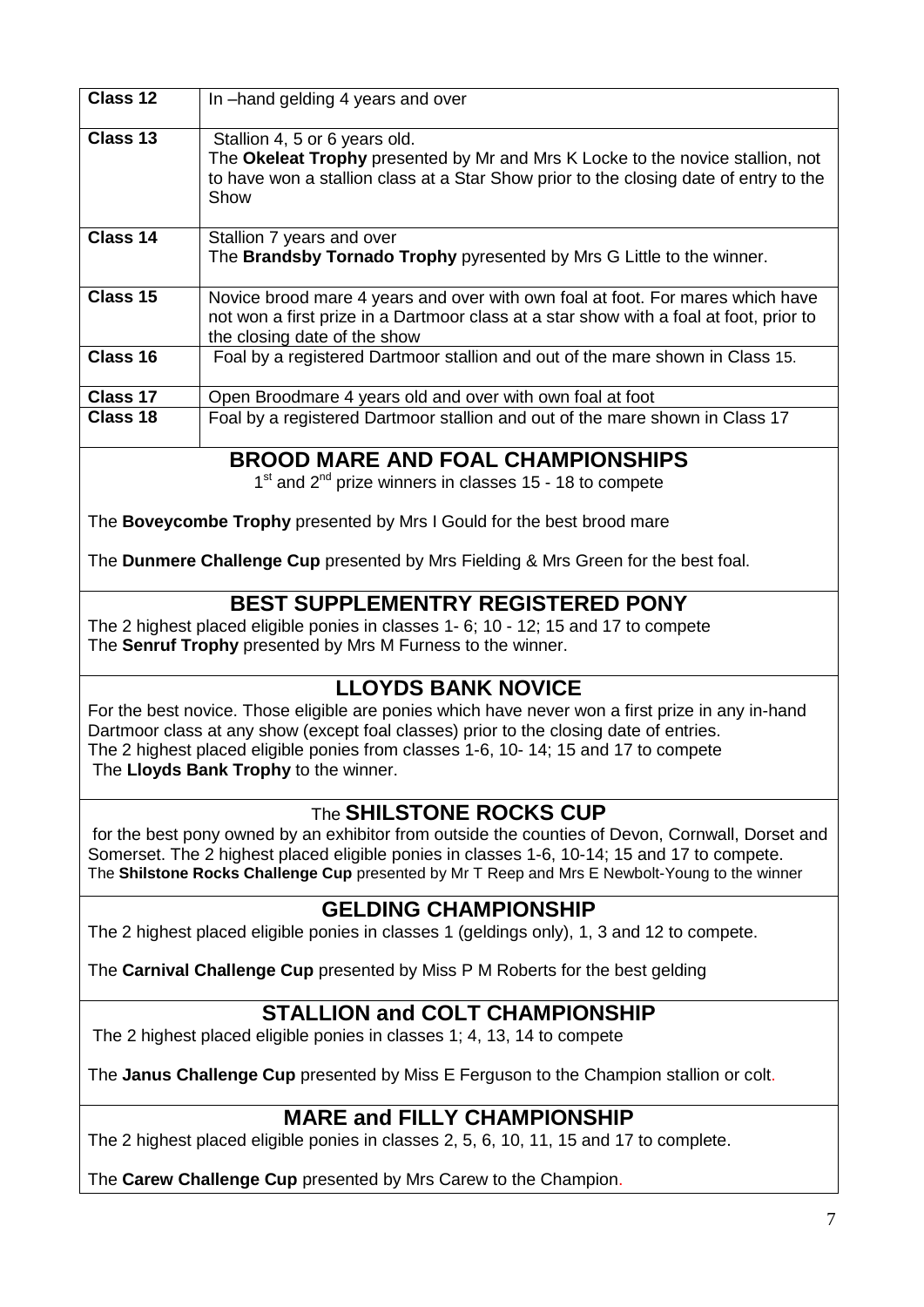# **SUPREME IN-HAND CHAMPIONSHIP**

From Stallion and Colt, Mare and Filly, and Gelding Championships, the Champions and Reserves to compete

The **Dartmoor Pony Challenge Cup** presented by Lady Anne Lytton and Dr E L Roberts to the Supreme Champion

The **Hisley Challenge Cup** presented by Mrs Jones & Miss Roberts for the Reserve Supreme Champion

#### **HORSE OF THE YEAR THE PRICE FAMILY SHOW SUPREME IN- HAND SEMI FINAL.**

The following class is a qualifier for The Price Family Supreme In-hand qualifier at Stoneleigh Horse Show,  $3^{rd} - 4^{th}$  September 2022. The Price Family Supreme In-hand Qualifier held at Stoneleigh Horse Show will offer two qualifying places for the Horse of the Year Show, NEC,  $5<sup>th</sup>$  – 9<sup>th</sup> October 2022. The objective of the competition is to find the supreme light horse or pony in hand champion of the year, irrespective of breed type (excluding heavy horses). The Champion pony from the Dartmoor Pony Society Champion Breed Show's Supreme In-hand Championship will be eligible to compete in the Supreme In-hand Semi Final, provided it has not already won a Supreme In-hand Qualifier in 2022.

If the Champion has already qualified for the Horse of the Year 2022, or is ineligible, then the Reserve Champion may come forward to Stoneleigh, provided it has not already qualified and is eligible. If both Champion and Reserve Champion have already qualified for Horse of the Year 2022, or are ineligible, then the Dartmoor Pony Society will not be represented at Stoneleigh. In the event of a horse/pony having been awarded more then one section Championship at this show, that horse/pony will represent both/all sections and the Semi Final qualifier will not pass down to the Reserve Champion in the  $2^{nd}$  and any subsequent sections.

This class is open to yearlings, 2 year olds,3 year olds, stallions, broodmares and barren mares only. Broodmares must be with foal at foot or have a relevant certificate of pregnancy. Mares which have not foaled or have lost their foals are eligible to enter with a relevant certificate of pregnancy for the following year. Foal Champions and geldings, four years old and over, are not eligible to compete, or eligible to qualify, for the Horse of the Year 2022.

There will be no direct entry to the Supreme In-hand Championship Semi Final, all animals must be a section champion or reserve champion (as applicable).

Data given upon entry of this class is provided to Grandstand Media Limited and is stored on the Grandstand Entries System. For full policy details please visits [www.grandstandentries.com](http://www.grandstandentries.com/)

This class will run in accordance with the general rules as set out in the Horse of the Year Show rulebook, a copy of which can be downloaded from: [www.hoys.co.uk](http://www.hoys.co.uk/)

**NPS / CUDDINGTON STUD M&M IN-HAND SILVER MEDAL ROSETTE** 

Judge –Wendy Dunn

A Silver Medal Rosette is offered by the National Pony Society for the best registered pony in the In-Hand section.

The Champion and Reserve Champion also qualify for the NPS Great British In-hand show on the 24<sup>th</sup> September 2022 at Onley Grounds EC, Rugby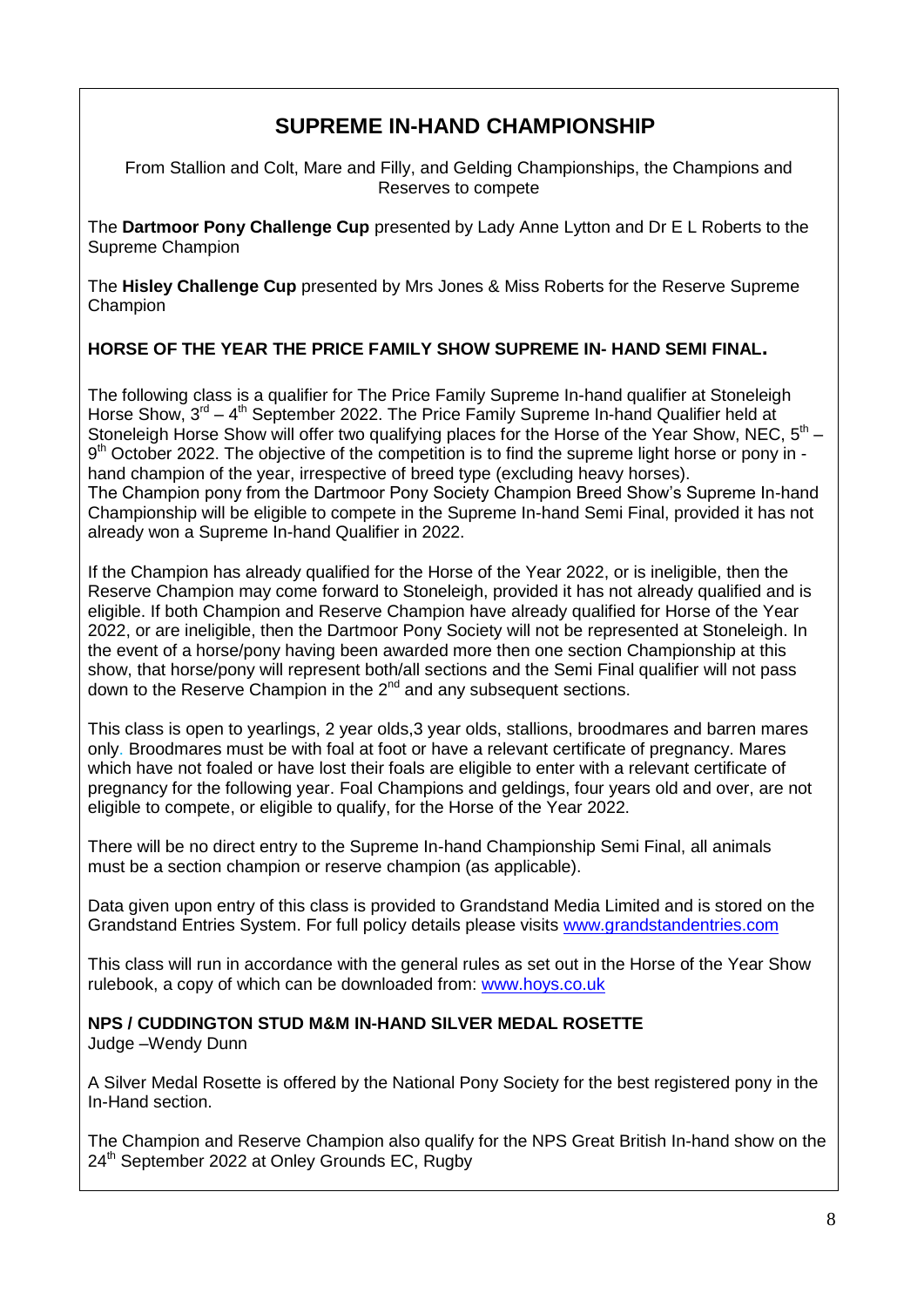# **RING TWO**

| Class 19 | NPS/Mole Valley Farmers Ridden National Championship                   |
|----------|------------------------------------------------------------------------|
|          | Ridden part-bred stallion, mare or gelding 4 years old & over          |
|          | The Oatlands Goldfinger Trophy presented by Mrs O Briant to the winner |
| Class 20 | NPS/Mole Valley Farmers Part Bred In- Hand National Championship.      |
|          | Part-bred, In-hand, open to any age and any sex of pony                |
|          | <b>OVERALL PART-BRED CHAMPIONSHIP</b>                                  |

Rosettes will be awarded to the Part-bred Champion and Reserve, with 1st and  $2^{nd}$  prize winners from classes 19 & 20 to compete.

A **Challenge Cup** presented by Mrs G A Wright to the Part-bred In-Hand Champion

The **Cave Penny Challenge Cup** for the best pony from classes 19 and 20, which is 50% Dartmoor and 50% Thoroughbred or Arab.

**Please Note** - All Part-bred entries at this Show must either be registered in the Part-Bred section of the DPS Stud Book, or have their Passport over-stamped by the DPS.

### **NPS Mountain and Moorland qualifying rounds**

These classes are judged under the current NPS rules. Ponies must be registered in the main body of their respective Mountain and Moorland Stud Books. The first placed pony in each class will qualify for the final in 2023. Qualification may pass down to third place if the first and second ponies are already qualified.

The owner of a pony qualifying at a Breed Show must become a qualifying member of the NPS for the pony to enter the final at the NPS summer championships in 2023.

### **NPS/ Corscaron Horse Essentials home produced ridden Championship**.

Riders of home produced ponies (see definition in current NPS rule book) to wear a white armband in classes where this is indicated. These ponies are then eligible to qualify for the final in 2023 at the NPS summer championships mentioned above.

### **Class 21 NPS/SHOWING CLASSIC M&M LEADING REIN NATIONAL**

Open to registered mares and geldings 4 years old or over not exceeding 122cm. Riders must have attained their 3<sup>rd</sup> birthday but not their 9<sup>th</sup> birthday by the 1<sup>st</sup> January of the current year and the leader has to be 16 years old or over. To be shown in a snaffle bit with the lead rein attached to the noseband.

**NPS/ Corscaron Horse Essentials home produced ridden championship.**  (wear white armbands)

The **Michelmass Challenge Cup** presented by Mrs J Montgomery to the winner

The **Buckley Challenge Cup** presented by Mr and Mrs Buckley to the highest placed novice pony, (not to have won 1st prize in any ridden class, except leading rein prior to 1<sup>st</sup> January of the current year)

#### **A Merit rosette will be awarded to all riders not placed in classes 21 & 23**

| <b>Class 22</b> | Dartmoor Pony Society/Beginners first ridden                                                            |
|-----------------|---------------------------------------------------------------------------------------------------------|
|                 | Open to mares and geldings 4 years old & over. Rider must have                                          |
|                 | attained their $3^{rd}$ birthday but not their $10^{th}$ birthday by the 1 <sup>st</sup> January of the |
|                 | current year. Ponies to be ridden in a suitable bridle. An attendant may                                |
|                 | accompany but not lead the pony in the ring.                                                            |
|                 | The Pantmanr DPS beginners first ridden cup presented by Mr M Ball to                                   |
|                 | the winner                                                                                              |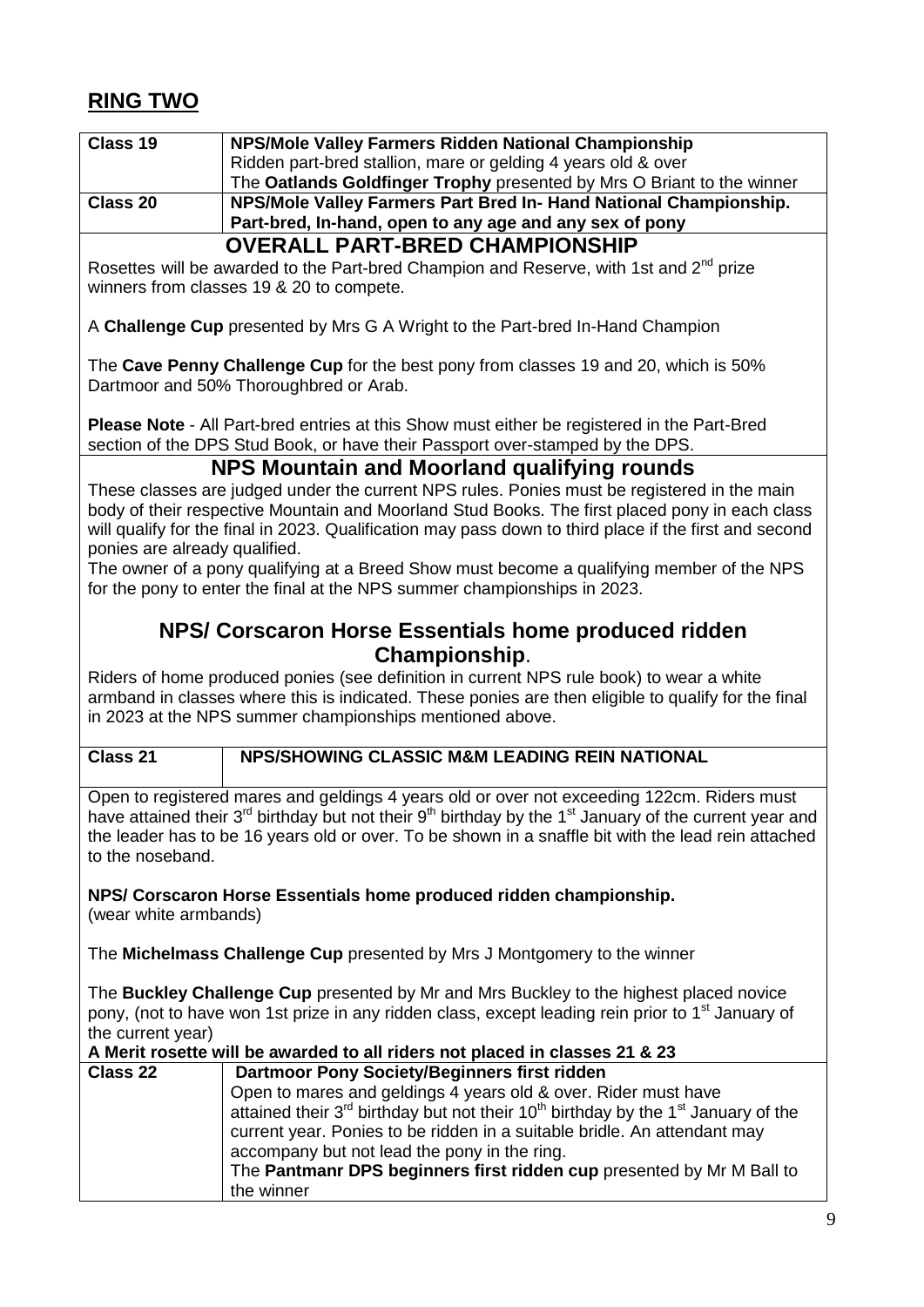| Class 23 | The NPS/ SHOWING CLASSICS M &M FIRST RIDDEN NATIONAL<br><b>CHAMPIONSHIP.</b>                                                                                                                                                                                                                                                                |
|----------|---------------------------------------------------------------------------------------------------------------------------------------------------------------------------------------------------------------------------------------------------------------------------------------------------------------------------------------------|
|          | Open to registered mares and geldings 4 years old and over. Riders must<br>have attained their 3 <sup>rd</sup> birthday but not their 12 <sup>th</sup> birthday before the 1 <sup>st</sup><br>January of the current year                                                                                                                   |
|          | NPS/ Corscaron Horse Essentials home produced ridden championship.<br>(wear white armbands)                                                                                                                                                                                                                                                 |
|          | The Guillebaud Trophy presented by the Guillebaud family & Mr & Mrs PS<br>Taylor to the winner                                                                                                                                                                                                                                              |
|          | <b>MINI RIDDEN CHAMPIONSHIP</b>                                                                                                                                                                                                                                                                                                             |
|          | $\overline{AB}$ 0.0 $\overline{0}$ and $\overline{0}$ and $\overline{0}$ are $\overline{0}$ and $\overline{0}$ and $\overline{0}$ 0.1 $\overline{0}$ and $\overline{0}$ and $\overline{0}$ $\overline{0}$ and $\overline{0}$ and $\overline{0}$ and $\overline{0}$ and $\overline{0}$ and $\overline{0}$ and $\overline{0}$ and $\overline$ |

1<sup>st</sup> & 2nd prize winners from class 21 and 23 to compete

The **Caroline Fielding Memorial Challenge Cup** presented by Mrs J Green to the Champion

| <b>Class 24</b> | NPS/ ROBINSON M&M JUNIOR RIDDEN CHAMPIONSHIP                                                                          |
|-----------------|-----------------------------------------------------------------------------------------------------------------------|
|                 | Open to registered mares and geldings 4 years old and over . Riders to have                                           |
|                 | attained their 3 <sup>rd</sup> birthday but not their 16 <sup>th</sup> birthday before the 1 <sup>st</sup> January of |
|                 | the current year. To be ridden in any suitable bridle.                                                                |
|                 | NPS/ Corscaron Horse Essentials home produced ridden championship.                                                    |
|                 | (wear white armbands)                                                                                                 |
| Class 25        | NATIONAL PONY SOCIETY/BAILEYS HORSE FEEDS MOUNTAIN AND                                                                |
|                 | <b>MOORLAND RIDDEN DARTMOOR PONY OF THE YEAR - HORSE OF</b>                                                           |
|                 | THE YEAR SHOW QUALIFIER 2022.                                                                                         |
|                 | <b>Rosettes to 10th Place</b>                                                                                         |

This competition is open to stallions, mares and geldings, four years old and over, registered and complying with the showing requirements of the main body of the Dartmoor Pony Society. Riders and owners must be members of the DPS, NPS, UK Ponies & Horses (Ltd), The Showing Register or BSPS. Ponies must not exceed 127cm as stipulated by the Dartmoor Pony Society. Riders of stallions must have obtained their  $12<sup>th</sup>$  birthday before the 1<sup>st</sup> January in the current year.

All animals competing in Mountain and Moorland Ridden, Mountain and Moorland WHP and, Mountain and Moorland Junior Ridden and Mountain and Moorland Lead Rein and First Ridden classes will be required to be in possession of a current/valid JMB height certificate within 28 days of the notification of qualification from HOYS or by the closing date of HOYS entries, whichever is sooner. Failure to do so may result in qualification of the pony being removed, at the discretion of GML.

This class will be run in accordance with the general rules as set out in the Horse of the Year Show rulebook, a copy of which can be downloaded from [www.hoys.co.uk](http://www.hoys.co.uk/)

This is a Horse of the Year Show Qualifier, all data given upon entry of this class is provided to Grandstand Media Limited and stored on the Grandstand Entries System. For full policy details please visit [www.grandstandentries.com](http://www.grandstandentries.com/)

Marks will be awarded in the following way: Show, freedom of action - 50 maximum Breed type and conformation - 50 maximum

In the case of equality, the pony with the highest show, freedom of action mark will be deemed the winner. If there is still equality at this point, then the judges' decisions will be final. This class is a qualifying class for the Horse of the Year Show, NEC, Birmingham, 5th –  $9<sup>th</sup>$ October 2022. Qualification will not pass below 3<sup>rd</sup> Place. Qualification will be verified by the Horse of the Year Show office.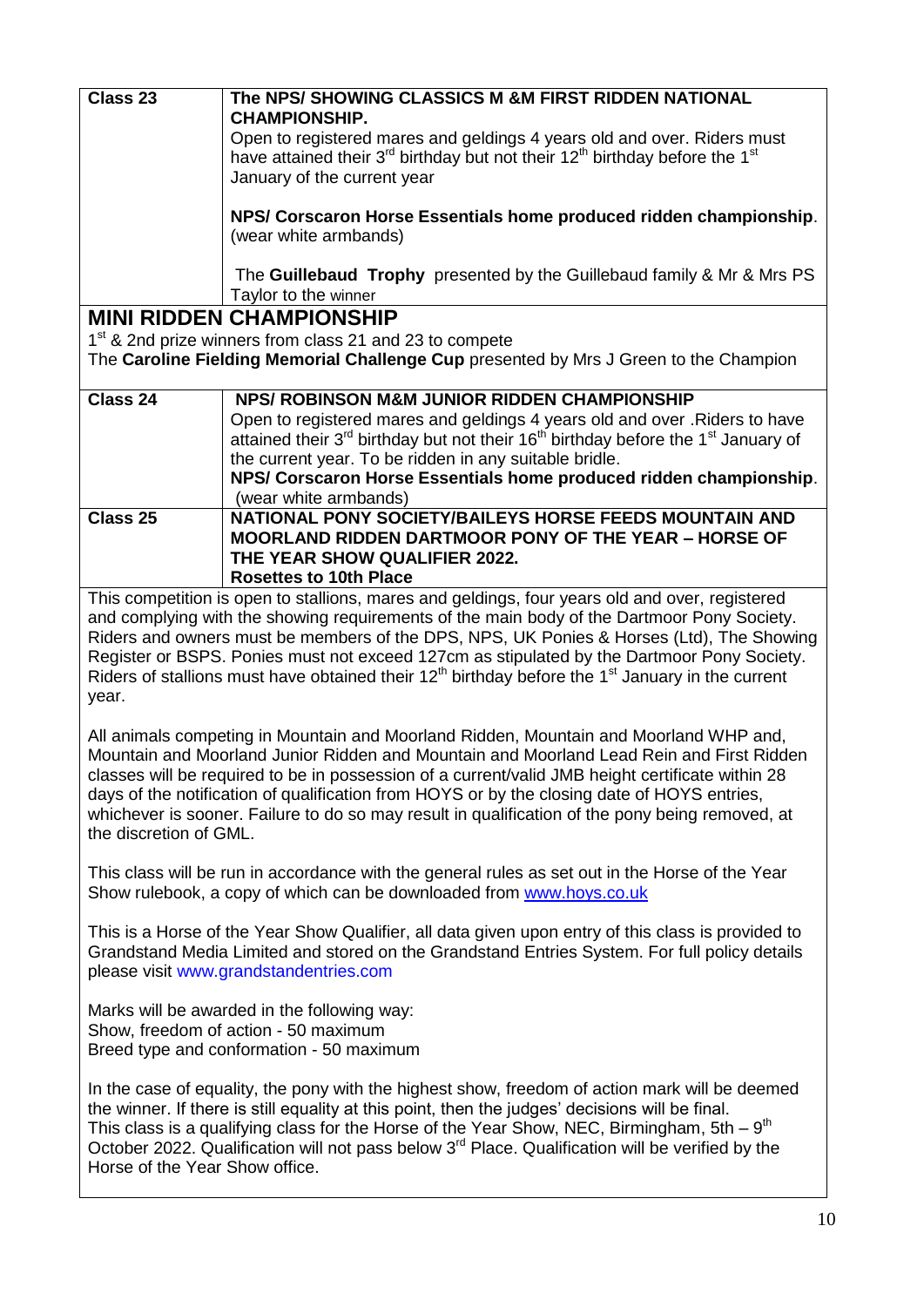| Class 26                                                                              | NPS/RINGSIDE STUD M&M OPEN RIDDEN CHAMPIONSHIP                                                          |  |
|---------------------------------------------------------------------------------------|---------------------------------------------------------------------------------------------------------|--|
|                                                                                       | Open Ridden - open to stallions, mares and geldings 4 years old and over                                |  |
|                                                                                       | NPS / Corscaron Horse Essentials home produced ridden                                                   |  |
|                                                                                       | championship.                                                                                           |  |
|                                                                                       | (wear white armbands)                                                                                   |  |
| Class 27                                                                              | NPS/ PICTON M&M NOVICE RIDDEN CHAMPIONSHIP Open to stallions,                                           |  |
|                                                                                       | mares and geldings 4 years old & over.                                                                  |  |
|                                                                                       | A pony is not eligible to compete if, before 1st January in the current year                            |  |
|                                                                                       |                                                                                                         |  |
|                                                                                       | (NB: Please note any results from 2020 are exempt), it has done any of the                              |  |
|                                                                                       | following:                                                                                              |  |
|                                                                                       | Won an open affiliated mixed M&M Ridden class<br>i.                                                     |  |
|                                                                                       | Qualified for Horse of the Year Show, Olympia or RIHS Open<br>ii.                                       |  |
|                                                                                       | <b>M&amp;M Ridden classes</b>                                                                           |  |
|                                                                                       | Qualified for the M&M Novice or Intermediate Ridden final at the<br>iii.                                |  |
|                                                                                       | NPS Summer Championship show (N.B. Ponies can compete as                                                |  |
|                                                                                       | novices in this competition for two consecutive years provided they                                     |  |
|                                                                                       | do not submit an entry to the final in the first year). 2020 is                                         |  |
|                                                                                       | excluded when calculating consecutive years.                                                            |  |
|                                                                                       | If a pony qualifies for Horse of the Year Show, Olympia or RIHS in<br>iv.                               |  |
|                                                                                       | its second year it is immediately de-noviced and cannot compete                                         |  |
|                                                                                       | in the Picton Final.                                                                                    |  |
|                                                                                       | Ponies must be shown in a snaffle bit.                                                                  |  |
|                                                                                       |                                                                                                         |  |
|                                                                                       | The Roo Challenge Cup presented by Mrs Fielding and Mrs Green to the                                    |  |
|                                                                                       | highest placed novice pony (not to have won 1st prize in any ridden class,                              |  |
|                                                                                       |                                                                                                         |  |
|                                                                                       | except leading rein prior to 1 <sup>st</sup> January of the current year).                              |  |
|                                                                                       |                                                                                                         |  |
|                                                                                       | <b>OPEN RIDDEN CHAMPIONSHIP</b>                                                                         |  |
|                                                                                       | $1st$ and $2nd$ prize winners from classes 24 - 27 to compete                                           |  |
|                                                                                       |                                                                                                         |  |
|                                                                                       | NPS/THE NICHOLLS FAMILY M &M RIDDEN Silver Medal                                                        |  |
|                                                                                       | A Silver Medal Rosette is offered by the National Pony Society for the best registered pony from        |  |
|                                                                                       | classes $24 - 27$ in the Ridden Section (Judge - Jerome Harforth)                                       |  |
|                                                                                       |                                                                                                         |  |
| Class 28                                                                              | Young Handler - Pure and Part-bred ponies (no stallions or colts). Handlers                             |  |
|                                                                                       | not to have attained their 10 <sup>th</sup> birthday by 1 <sup>st</sup> January in the current year.    |  |
|                                                                                       |                                                                                                         |  |
| Class 29                                                                              | Young Handler - Pure and Part-bred ponies (no stallions or colts). Handlers to                          |  |
|                                                                                       | have attained their 10th birthday but not their 16 <sup>th</sup> birthday by 1 <sup>st</sup> January of |  |
|                                                                                       | the current year.                                                                                       |  |
|                                                                                       | Classes 28 and 29 will be judged on turnout and showing ability of the handler.                         |  |
|                                                                                       | A merit rosette will be awarded to all handlers not placed.                                             |  |
|                                                                                       |                                                                                                         |  |
|                                                                                       |                                                                                                         |  |
|                                                                                       | <b>YOUNG HANDLER CHAMPIONSHIP</b>                                                                       |  |
|                                                                                       | 1 <sup>st</sup> and 2 <sup>nd</sup> prize winners from classes 28 and 29 to compete                     |  |
|                                                                                       | The White Willows Banquo Trophy presented by Miss Jessica Faraday to the winner.                        |  |
|                                                                                       |                                                                                                         |  |
|                                                                                       | The NPS/ SHARPTOR STUD M&M HOME PRODUCED IN-HAND NATIONAL                                               |  |
| <b>CHAMPIONSHIP</b>                                                                   |                                                                                                         |  |
|                                                                                       |                                                                                                         |  |
| These classes are open to pure bred registered M&M ponies which are either stabled at |                                                                                                         |  |
| home or in a DIY yard and which since 1st January in the current year have not been   |                                                                                                         |  |
| shown by a producer or stabled in a producer's yard other than on a DIY basis or at   |                                                                                                         |  |
| stud. To be owned/kept, produced, ridden/handled by a person who does not receive     |                                                                                                         |  |
| remuneration in cash or kind from working with horses/ponies. No professional         |                                                                                                         |  |
|                                                                                       | producers are allowed into the ring to groom/strip the horse/pony. To be run under                      |  |
|                                                                                       |                                                                                                         |  |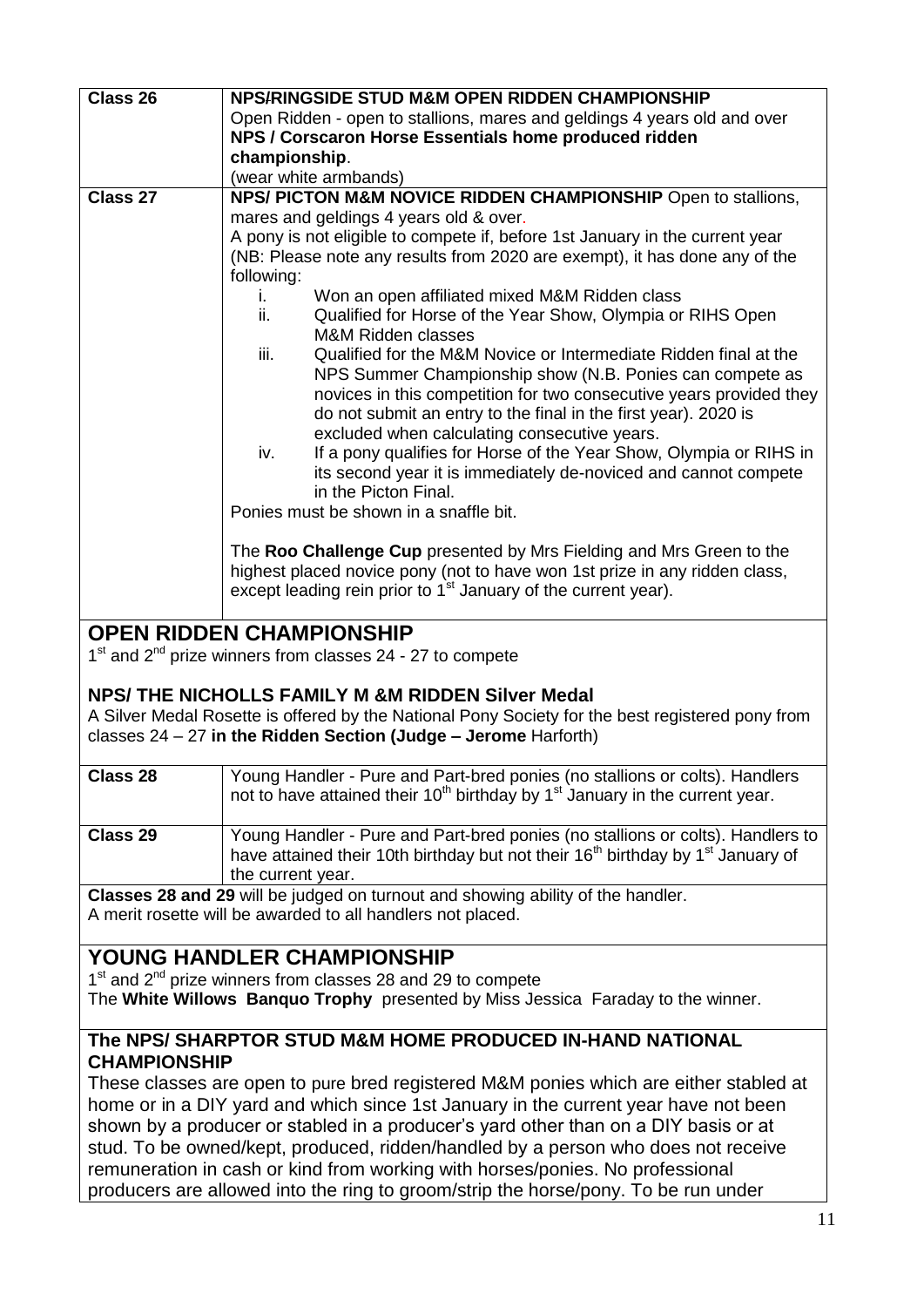National Pony Society Rules 2022. Please enter this class in the spirit it is intended. Competitors who contravene the above will be disqualified. To enter these classes, the pony must have also been entered in another class on show day

**The Highest placed pony in classes 30 & 31 will qualify for the final at the Summer Championship Show 2023. Where this pony has already qualified, the next pony in line will qualify, the qualification can go no lower than third place** 

| Class 30 | The NPS/ Sharpton Stud M&M HOME PRODUCED IN-HAND NATIONAL<br><b>CHAMPIONSHIP</b><br>1,2,3 years old, open to colt, filly, gelding in hand                                                                                                                 |  |
|----------|-----------------------------------------------------------------------------------------------------------------------------------------------------------------------------------------------------------------------------------------------------------|--|
| Class 31 | The NPS/ Sharptor Stud M&M HOME PRODUCED IN-HAND NATIONAL<br><b>CHAMPIONSHIP</b><br>4 years old & over, open to stallion, mare, gelding in hand                                                                                                           |  |
| Class 32 | Progeny Pairs, Ponies can be any age, any sex, by the same Sire or out of<br>the same Dam. Ponies do not have to be owned by same person, but must<br>be shown in-hand. To enter this class the ponies must have entered another<br>class before show day |  |
| Class 33 | Veteran in-hand Stallion, Gelding or Mare ages 15 years and over                                                                                                                                                                                          |  |

### **Veteran qualifying rounds – Veteran Horse Society (VHS) Golden Ticket**

The VHS has offered 2 Golden Tickets (the qualification) to attend the Supreme Veteran Horse of the Year 2021 Final. This will represent your breed within the Supreme Finals 2022

The 1<sup>st</sup> and 2<sup>nd</sup> placed veterans in class 33 will qualify for the 'Veteran Horse of the Year 2022' Supreme Finals, in accordance to the relevant age section. This will be held at Arena UK, Allington Lane, Allington, Grantham, Lincolnshire NG32 2EF on 30<sup>th</sup> Sept -2 October 2022.

Qualifying rules apply, turnout rules in accordance with the 2022 Rule Book and National Championship Rules for 2022. To enter the VHS Supreme Final you will need to enter within 21 days from qualification and become a member of the Society. Full information is available on their website or by contacting the VHS directly.

The Qualification is only presented to an amateur rider/handler. If a professional producer is placed 1<sup>st</sup> or 2nd the placing will remain, but qualification is to be handed down the line no lower than  $4<sup>th</sup>$  place.

[www.veteran-horse-society.co.uk](http://www.veteran-horse-society.co.uk/) email: [info@veteran-horse-society.co.uk](mailto:info@veteran-horse-society.co.uk) 01239 881300 / 07789 514004

# **SUPREME RIDDEN CHAMPIONSHIP**

Mini, Open and WHP Champions and reserves to compete

The **DPS Challenge Cup** presented by Lady Anne Lytton for the Supreme Ridden Champion

The **Country Life Challenge Cup** presented by Country Life Magazine for the best mare/gelding in the Supreme Ridden Championship whose rider had not attained his/her 17<sup>th</sup> birthday by  $1<sup>st</sup>$  January of the current year.

The **Brown Heath Challenge Cup** presented by Major & Mrs Hayes for the best gelding in the Supreme Ridden Championship.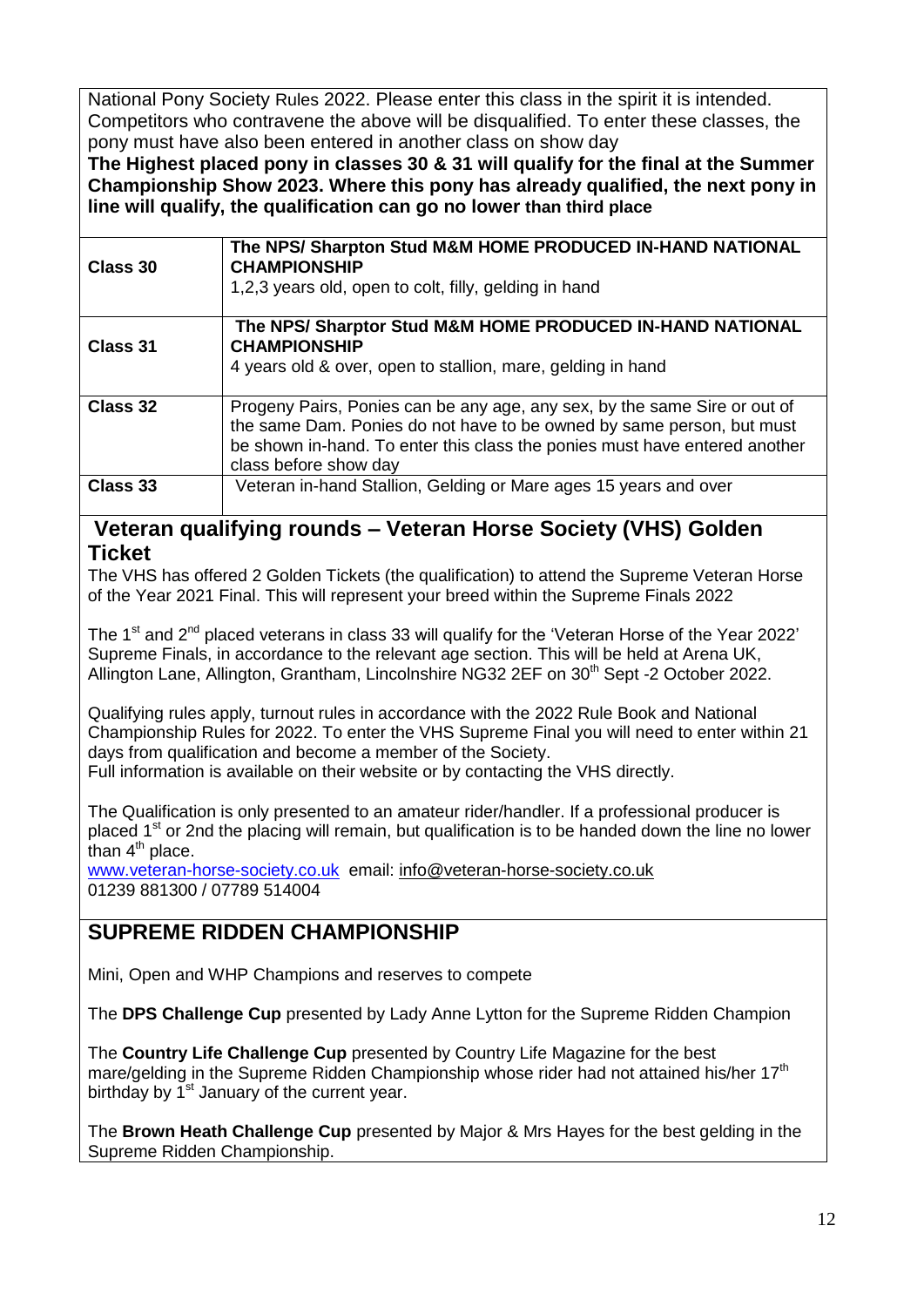# **RING THREE –Working Hunter Pony -** Clear round jumping to start at approximately 2pm

Riders in any class with jumping must have attained their  $5<sup>th</sup>$  birthday before 1<sup>st</sup> January of the current year

| Class 34 | Clear round jumping. Rosette for every clear round.                                                                                                                                                                                                                                                                                                                                                                                                        |
|----------|------------------------------------------------------------------------------------------------------------------------------------------------------------------------------------------------------------------------------------------------------------------------------------------------------------------------------------------------------------------------------------------------------------------------------------------------------------|
| Class 35 | Leading-Rein, First Ridden, Novice Working Hunter Pony -<br>Fully and Supplementary registered and Part-bred, mares or<br>geldings, 4 years old or over. Riders must have attained their<br>$5th$ birthday but not their 11 <sup>th</sup> birthday by 1 <sup>st</sup> January of the<br>current year.<br>Maximum height of fences 1'3"<br>A Merit Rosette will be awarded to all riders not placed.<br>Rosette for the best leading rein/first ridden pony |
| Class 36 | Open Working Hunter Pony - Fully and Supplementary<br>registered, and Part-bred, stallions, mares and geldings 4<br>years old and over<br>Maximum height of fences 2'3"<br>The Roeves Challenge Cup presented by Mrs E Roeves to<br>the highest placed Dartmoor Pony in Class 36<br>Rosette for best part-bred in class 36                                                                                                                                 |

**WHP CHAMPIONSHIP 1 st and 2nd from** Classes 35 & 36 to compete

#### **DARTMOOR PONY SOCIETY RULES AND CONDITIONS**

- 1. Dartmoor Pony owners MUST be fully paid up members of the Dartmoor Pony Society if they wish to accept any trophy awarded to them (except for Part-breds and Class 25), and all ponies must be fully or supplementary registered Dartmoor ponies, unless otherwise stated.
- 2. Non-members must not remove trophies from the show ground.
- 3. The Judge's decision is final. The Judges will be instructed to withhold any ordinary or special prize where there is evident lack of merit.
- 4. The Society reserves the right to take the opinion of a Veterinary Surgeon on any pony exhibited
- 5. The officials do not hold themselves responsible for any accident which may occur on the showground to spectators, competitors or animals. The organisers of this Show have taken reasonable precautions to ensure the health and safety of everyone present. For these measures to be effective, everyone must take all reasonable precautions to avoid and prevent accidents occurring and must obey the instructions of the organisers and all the officials and stewards. All competitors are advised to have Public Liability Insurance.
- 6. Any persons wishing to lodge an objection having reference to any persons or exhibit ,shall do so in writing within one hour of the completion of the class or championship and at the same time shall deposit the sum of £50 .00 with the Show Secretary. If an investigation by the Championship Show Committee shows that the objection is not justified the deposit shall be forfeited and paid into the funds of the Dartmoor Pony Society. The Committee's decision shall be final in all respects.
- 7. No owner may knowingly show a pony in a class where the judge has owned/bred/sold/leased/broken/trained or produced that pony or where the pony has been owned/bred/sold/leased/broken/trained or produced by the judge's immediate family, partner, employer or employee. An owner may not show under a judge for whom (s)he has